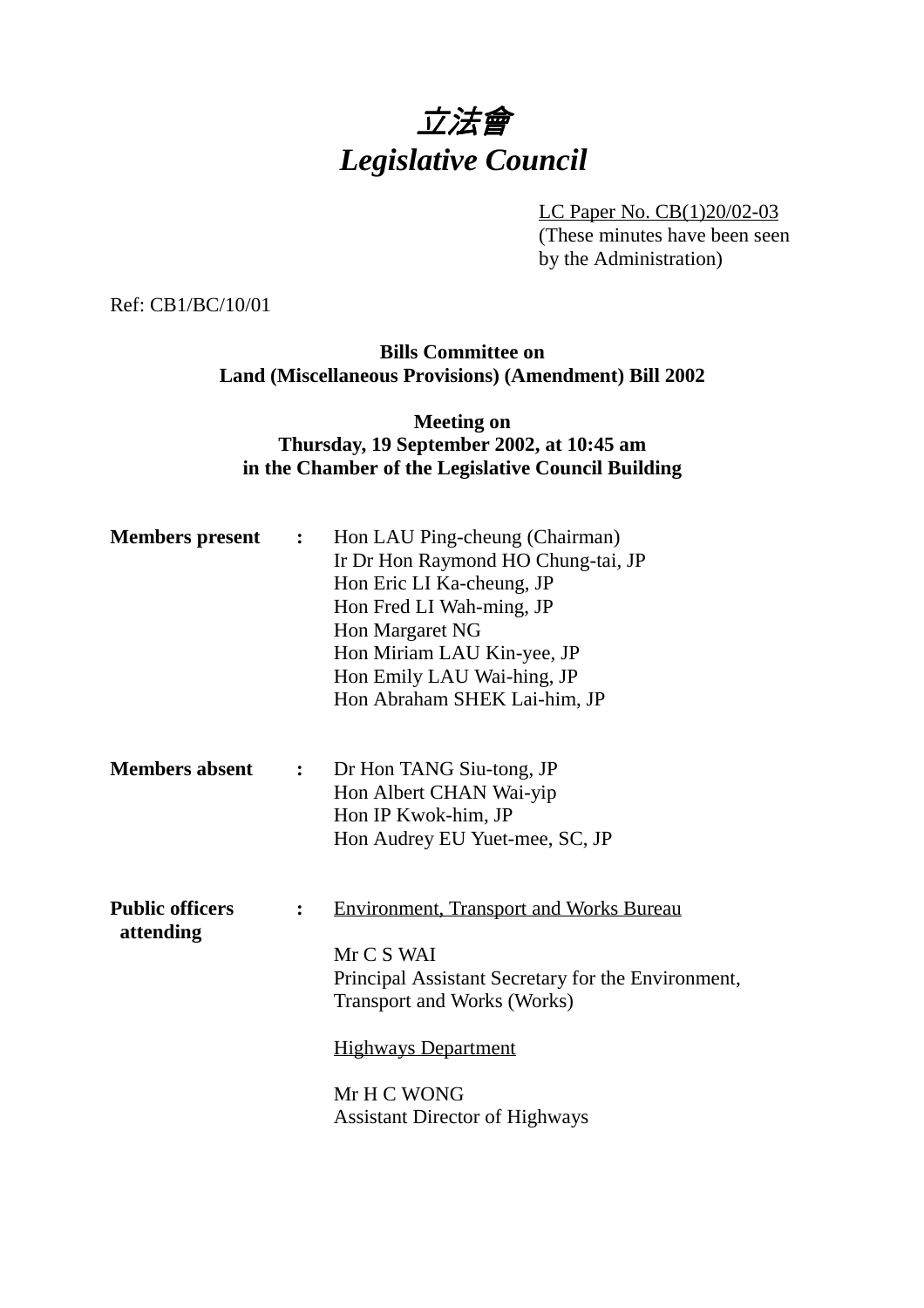Mr H H LIU Chief Highways Engineer

Department of Justice

Ms Marie SIU Senior Government Counsel

## Attendance by : Hong Kong General Building Contractors Association

 **Invitation**

Mr CHAN Cheung President

Mr CHOW Yan-wai Vice-President

The Hong Kong Construction Association

Mr Patrick CHAN Secretary General

Mr David WESTWOOD Member

New World Telephone Ltd.

Mr Victor WONG Senior Manager

Mr Tony WONG Legal Counsel

Hong Kong Cable Television Ltd.

Mr Allen K K LAW General Manager, OSP Engineering & Construction

Ms S K CHAN Senior External Affairs Manager

Hutchison Global Crossing Ltd.

Mr Y C TANG General Manager Infrastructure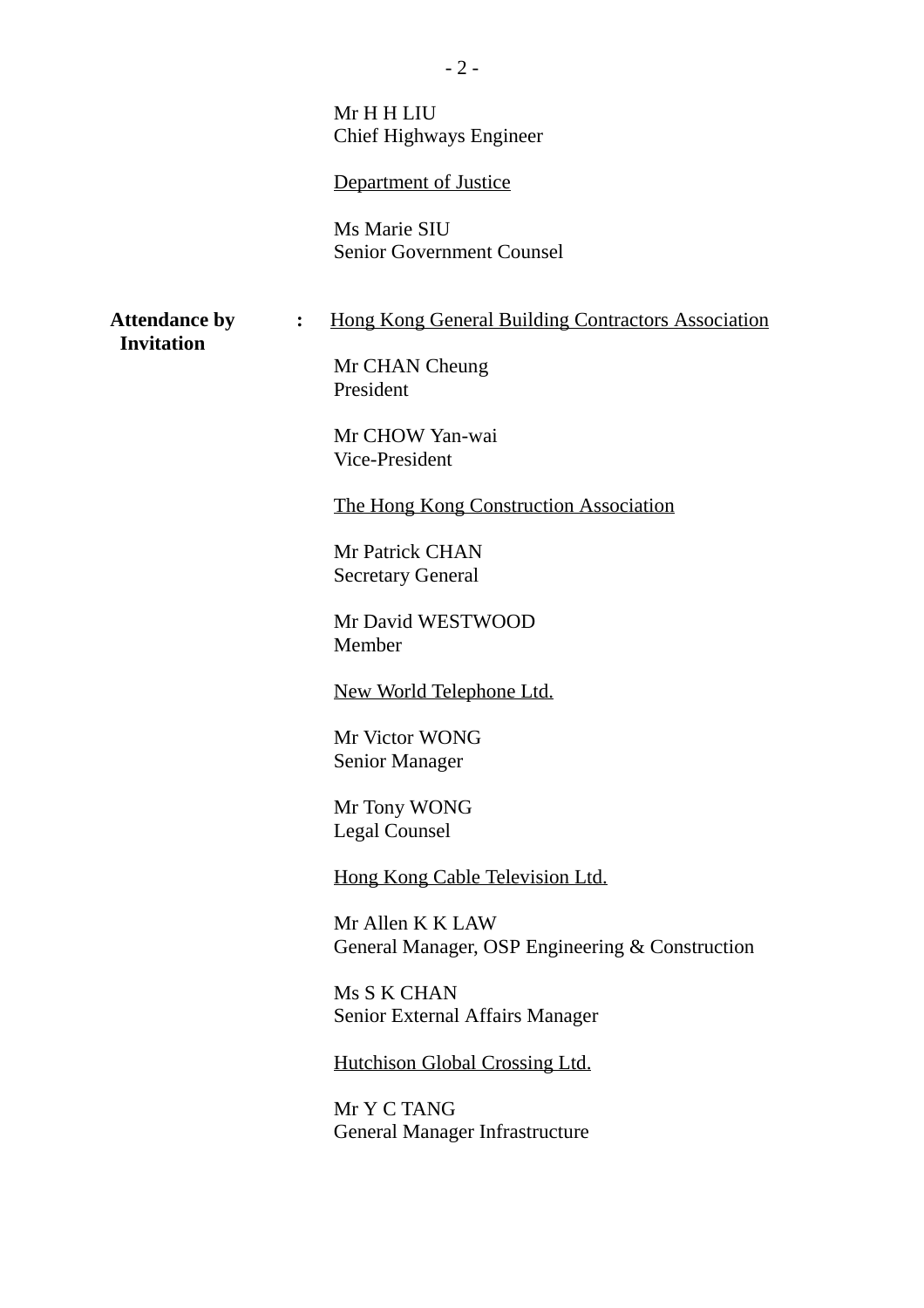Mr K K TSANG Implementation Manager

The Hong Kong and China Gas Company Ltd.

Mr NGO Siu-hing Chief Network Officer

Mr LEE Kwok-wai Network Project Manager

CLP Power Hong Kong Ltd.

Mr CHOW Tang-fai Manager - Engineering Projects

Ms YEUNG Man-ying Legal Manager

Hong Kong Tramways Ltd.

Mr Steven CHAN Engineering Manager

#### PCCW Limited

Mr CHEUNG Kwok-chi Acting General Manager, Outside Plant Services

Mr YUEN Kin-woo Senior Network Solution Engineer, Outside Plant Services

- **Clerk in attendance :** Mr Andy LAU Chief Assistant Secretary (1)2
- **Staff in attendance :** Miss Kitty CHENG Assistant Legal Adviser 5

Ms Alice AU Senior Assistant Secretary (1)5

\_\_\_\_\_\_\_\_\_\_\_\_\_\_\_\_\_\_\_\_\_\_\_\_\_\_\_\_\_\_\_\_\_\_\_\_\_\_\_\_\_\_\_\_\_\_\_\_\_\_\_\_\_\_\_\_\_\_\_\_\_\_\_\_\_\_\_\_\_\_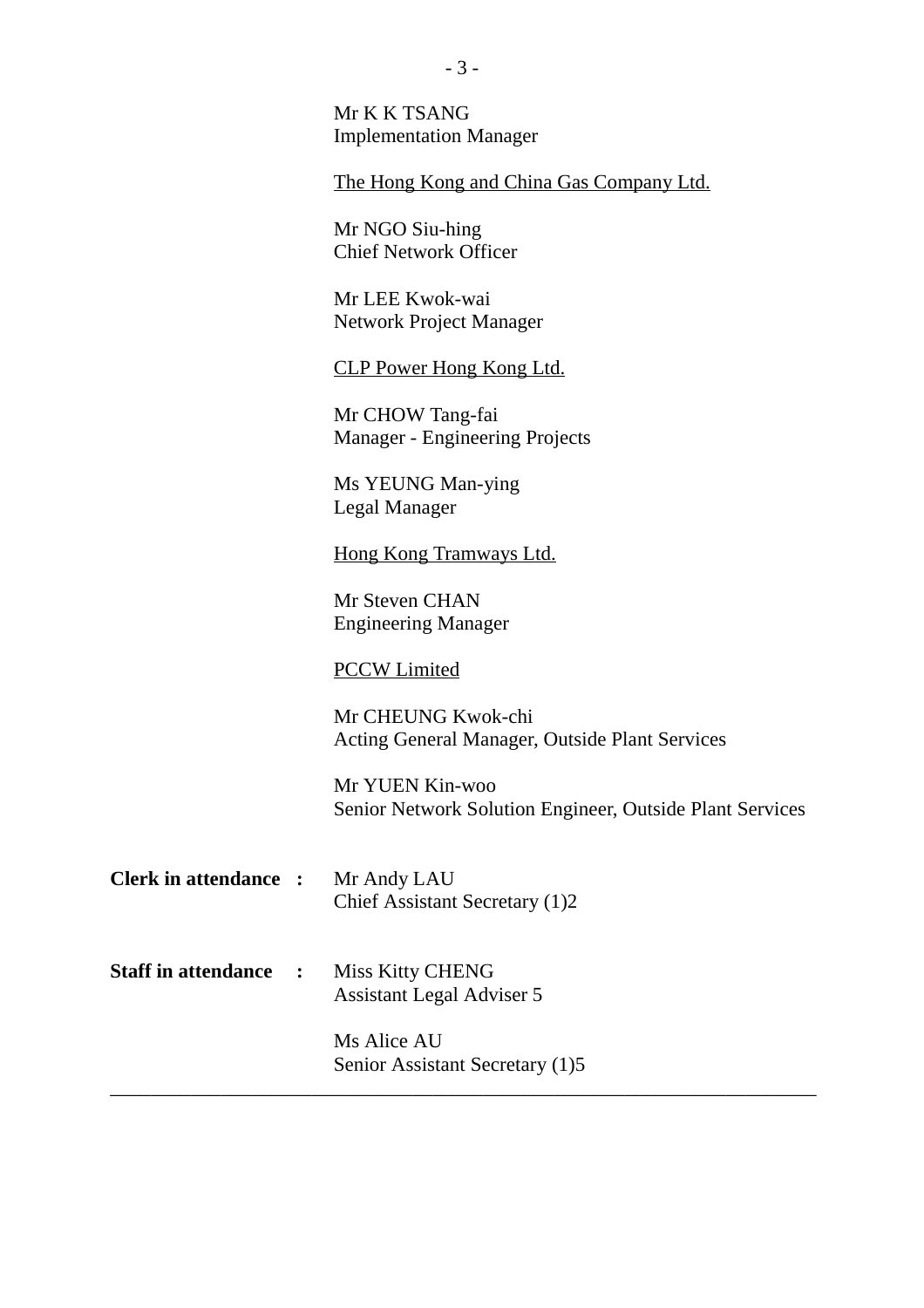Action

## **I Meeting with deputations/the Administration**  $(LC$  Paper No.  $CB(1)2514/01-02(01)$  - Submission from Hong Kong General Building Contractors Association; LC Paper No.  $CB(1)2521/01-02(01)$  - Submission from the Hong Kong Construction Association; LC Paper No. CB(1)2514/01-02(02) - Submission from New World Telephone Ltd.; LC Paper No.  $CB(1)2538/01-02(01)$  - Submission from Hong Kong Cable Television Ltd.; LC Paper No. CB(1)2514/01-02(03) - Submission from Hutchison Global Crossing Ltd.; LC Paper No.  $CB(1)2521/01-02(02)$  - Submission from the Hong Kong and China Gas Company Limited; LC Paper No. CB(1)2514/01-02(04) - Submission from Mr YEUNG Waising, Eastern District Council Member; LC Paper No.  $CB(1)2521/01-02(03)$  - Submission from the Hong Kong Institute of Planners; LC Paper No.  $CB(1)2521/01-02(04)$  - Submission from the Hong Kong Institute of Surveyors; LC Paper No.  $CB(1)143/00-01(01)$  - Submission from the HongKong Electric Co., Ltd.; LC Paper No. CB(1)2538/01-02(02) - The Administration's consolidated response to comments raised by utility undertakers etc.; LC Paper No.  $CB(1)2514/01-02(05)$  - Information provided by the Administration in response to certain matters arising from the meeting on 5 July 2002; LC Paper No.  $CB(3)541/01-02$  - The Bill;

The Bills Committee received views from deputations and deliberated (index of proceedings attached at **Annex A**).

- Marked-up copy of the Bill)

Appendix III to LC Paper No.

CB(1)2164/01-02

2. The Bills Committee reaffirmed the agreement made at the last Bills Committee meeting on 5 July 2002 that the House Committee (HC) should be invited to consider whether it was more appropriate to set up a Subcommittee under HC to follow up on matters relating to the imposition of criminal liability on the Government or a person doing anything in the course of carrying out his duties as a public officer in the service of the Government. For this purpose, a paper would be presented to HC for consideration at its meeting to be held on 4 October 2002. The Chairman advised that a copy of the draft HC paper would be circulated to members for comments shortly.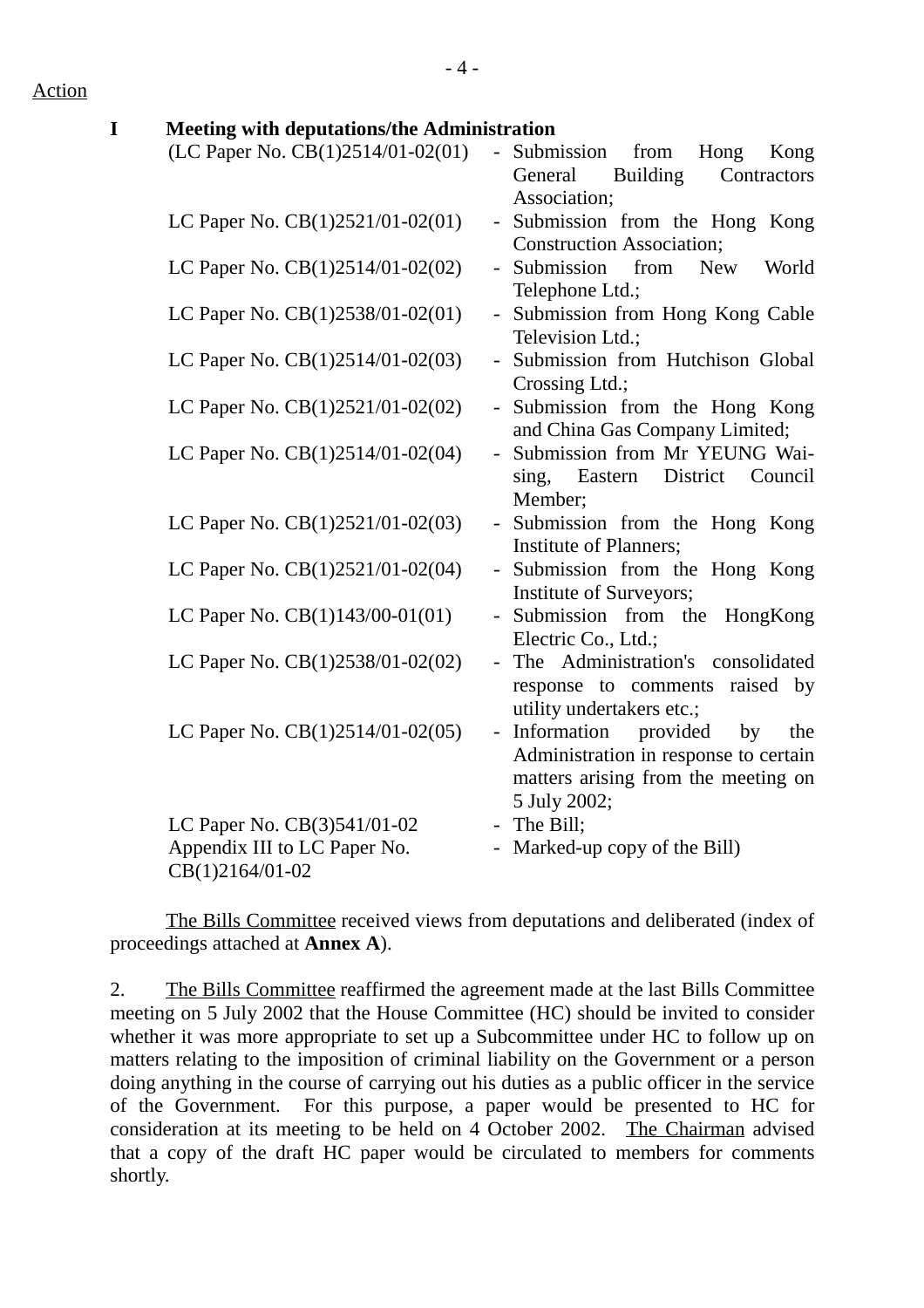(*Post-meeting note*: The draft paper to HC (LC Paper No. CB(1)2576/01-02) was circulated to members vide LC Paper Nos. CB(1)2572/01-02 and CB(1)2577/01-02 on 20 September 2002.)

3. The Bill Committee agreed to hold the next meeting on Thursday, 24 October 2002, at 2:30 pm to continue discussion with the Administration.

## **II Any other business**

4. There being no other business, the meeting ended at 1:10 pm.

Legislative Council Secretariat 11 October 2002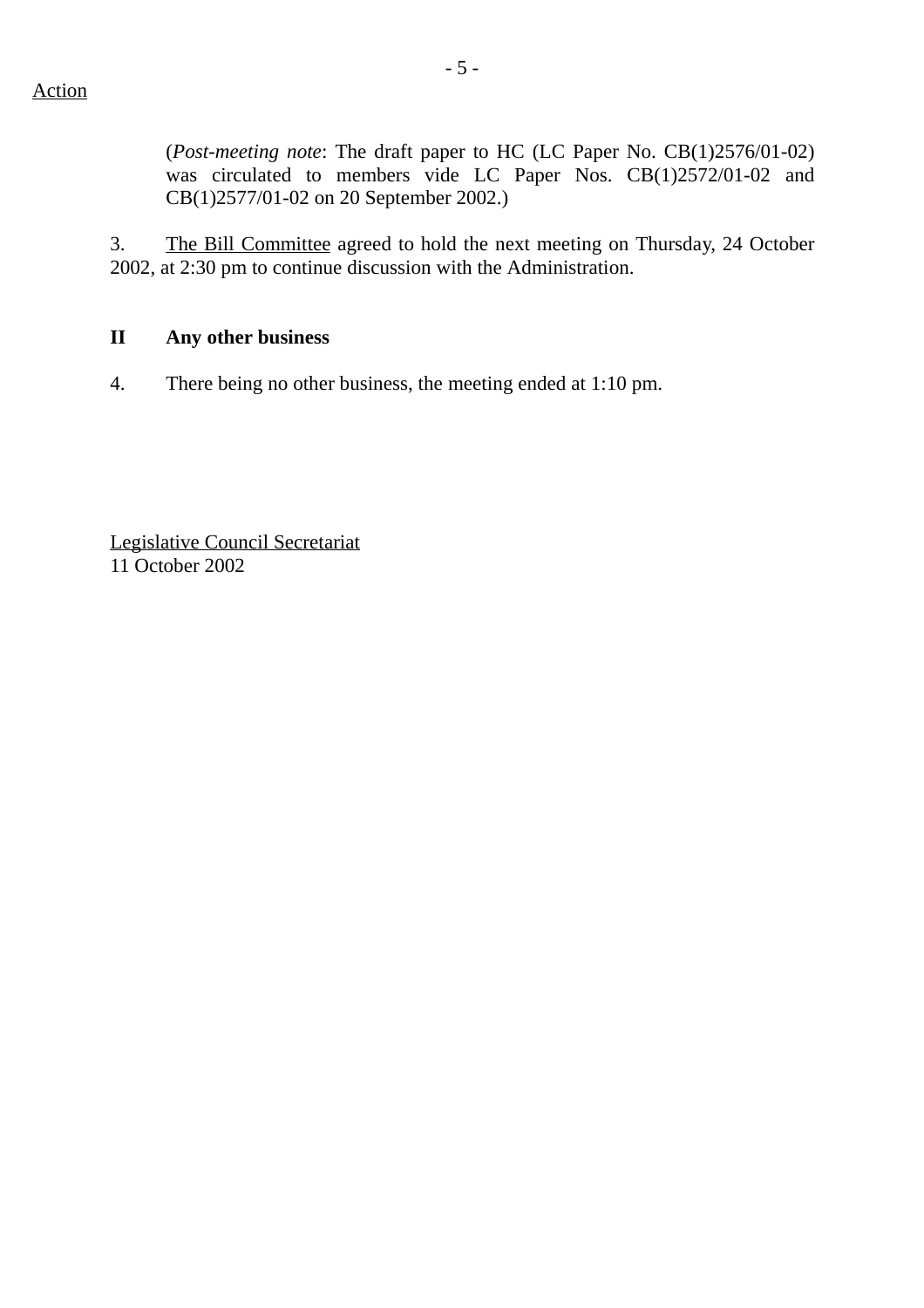## **Proceedings of the meeting of the Bills Committee on Land (Miscellaneous Provisions) (Amendment) Bill 2002 Thursday, 19 September 2002, at 10:45 am in the Chamber of the Legislative Council Building**

| <b>Time</b>                                                 | <b>Speaker</b>              | Subject(s)                                                             | <b>Action</b> |  |  |  |  |  |
|-------------------------------------------------------------|-----------------------------|------------------------------------------------------------------------|---------------|--|--|--|--|--|
|                                                             |                             |                                                                        | required      |  |  |  |  |  |
| Agenda Item I - Meeting with deputations/the Administration |                             |                                                                        |               |  |  |  |  |  |
| $000000 - 000156$                                           | Chairman                    | Welcoming remarks                                                      |               |  |  |  |  |  |
| $000157 - 000500$                                           | Hong Kong General           | Presentation of views on the Bill                                      |               |  |  |  |  |  |
|                                                             | <b>Building Contractors</b> | [LC Paper No. $CB(1)2514/01-02(01)]$                                   |               |  |  |  |  |  |
|                                                             | Association                 |                                                                        |               |  |  |  |  |  |
| 000501 - 000758                                             | The Hong Kong               | Presentation of views on the Bill                                      |               |  |  |  |  |  |
|                                                             | Construction                | [LC Paper No. CB(1)2521/01-02(01)]                                     |               |  |  |  |  |  |
|                                                             | Association (HKCA)          |                                                                        |               |  |  |  |  |  |
| 000759 - 001022                                             | New World Telephone         | Presentation of views on the Bill                                      |               |  |  |  |  |  |
|                                                             | Ltd.                        | [LC Paper No. CB(1)2514/01-02(02)]                                     |               |  |  |  |  |  |
| 001223 - 001427                                             | Hong Kong Cable             | Presentation of views on the Bill                                      |               |  |  |  |  |  |
|                                                             | Television Ltd.             | [LC Paper No. $CB(1)2538/01-02(01)$ ]                                  |               |  |  |  |  |  |
| $001428 - 001711$                                           | <b>Hutchison Global</b>     | Presentation of views on the Bill                                      |               |  |  |  |  |  |
|                                                             | Crossing Ltd. (HGC)         | [LC Paper No. $CB(1)2514/01-02(03)$ ]                                  |               |  |  |  |  |  |
| 001712 - 002236                                             | The Hong Kong and           | Presentation of views on the Bill                                      |               |  |  |  |  |  |
|                                                             | China Gas Company           | [LC Paper No. CB(1)2521/01-02(02)]                                     |               |  |  |  |  |  |
|                                                             | Ltd. (HKCG)                 |                                                                        |               |  |  |  |  |  |
| 002237 - 002504                                             | Chairman                    | Presentation of views on the Bill                                      |               |  |  |  |  |  |
|                                                             | <b>PCCW Limited</b>         |                                                                        |               |  |  |  |  |  |
| 002505 - 002559                                             | Chairman                    | Determination of initial permit period                                 |               |  |  |  |  |  |
|                                                             | Miss Miriam LAU             |                                                                        |               |  |  |  |  |  |
| 002600 - 004939                                             | Chairman                    | Admin's<br>deputations'<br>response<br>on                              |               |  |  |  |  |  |
|                                                             | Mr Abraham SHEK             | views presented at the meeting                                         |               |  |  |  |  |  |
|                                                             | Ir Dr Raymond HO            | [LC Paper No. CB(1)2538/01-02(02)]                                     |               |  |  |  |  |  |
|                                                             | Admin                       |                                                                        |               |  |  |  |  |  |
| 004940 - 005114                                             | Chairman                    | "Regulatory Impact Assessment Study"                                   |               |  |  |  |  |  |
|                                                             | Admin                       | of<br>$7\overline{ }$<br>[Item]<br>LC<br>No.<br>Paper                  |               |  |  |  |  |  |
| 005115 - 010032                                             | Chairman                    | $CB(1)2538/01-02(02)]$                                                 |               |  |  |  |  |  |
|                                                             | Ms Miriam LAU               | Impact of the proposed charging<br>scheme on utility undertakers (UUs) |               |  |  |  |  |  |
|                                                             | Admin                       |                                                                        |               |  |  |  |  |  |
|                                                             | <b>HKCG</b>                 |                                                                        |               |  |  |  |  |  |
|                                                             | <b>HGC</b>                  |                                                                        |               |  |  |  |  |  |
|                                                             | <b>Hong Kong Tramways</b>   |                                                                        |               |  |  |  |  |  |
|                                                             | Limited                     |                                                                        |               |  |  |  |  |  |
| $010033 - 011157$                                           | Mr Abraham SHEK             | Follow-up to views expressed by UUs                                    |               |  |  |  |  |  |
|                                                             | Admin                       |                                                                        |               |  |  |  |  |  |
|                                                             | Chairman                    |                                                                        |               |  |  |  |  |  |
| 011158 - 013756                                             | Chairman                    | - Imprisonment term on individuals                                     |               |  |  |  |  |  |
|                                                             | Ms Emily LAU                | unauthorized<br>excavations<br>against                                 |               |  |  |  |  |  |
|                                                             | <b>HGC</b>                  | works                                                                  |               |  |  |  |  |  |
|                                                             | <b>HKCA</b>                 | - Outsourcing the administration of the                                |               |  |  |  |  |  |
|                                                             | Admin                       | excavation permit (EP) system                                          |               |  |  |  |  |  |